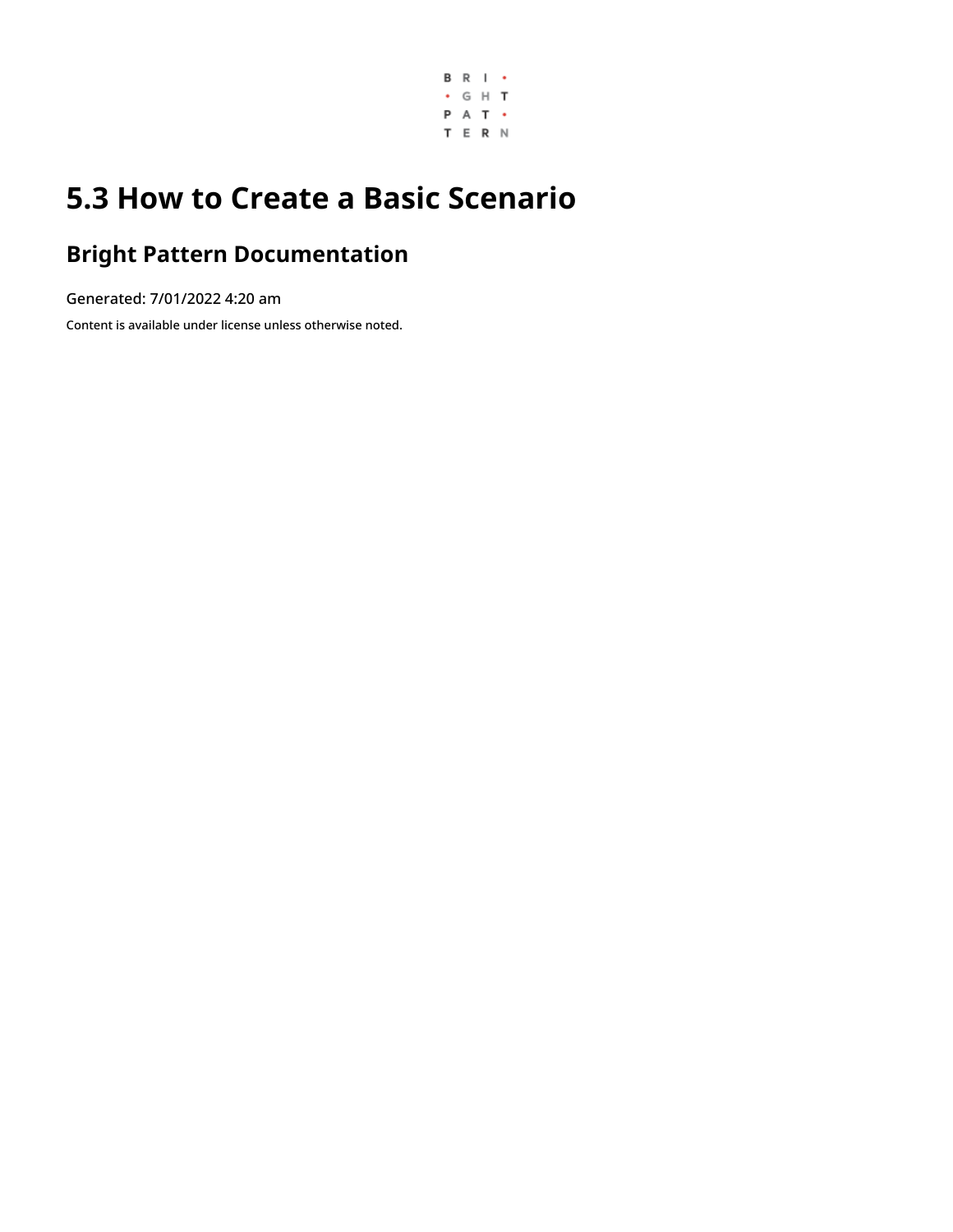#### **Table of Contents**

<span id="page-1-0"></span>

| <b>Table of Contents</b>        |  |
|---------------------------------|--|
| Scenario Builder Overview       |  |
| Scenario Engine                 |  |
| <b>Graphical User Interface</b> |  |
| <b>Scenario Blocks</b>          |  |
| <b>Conditional Exits</b>        |  |
| Prompts                         |  |
| Settinas                        |  |
|                                 |  |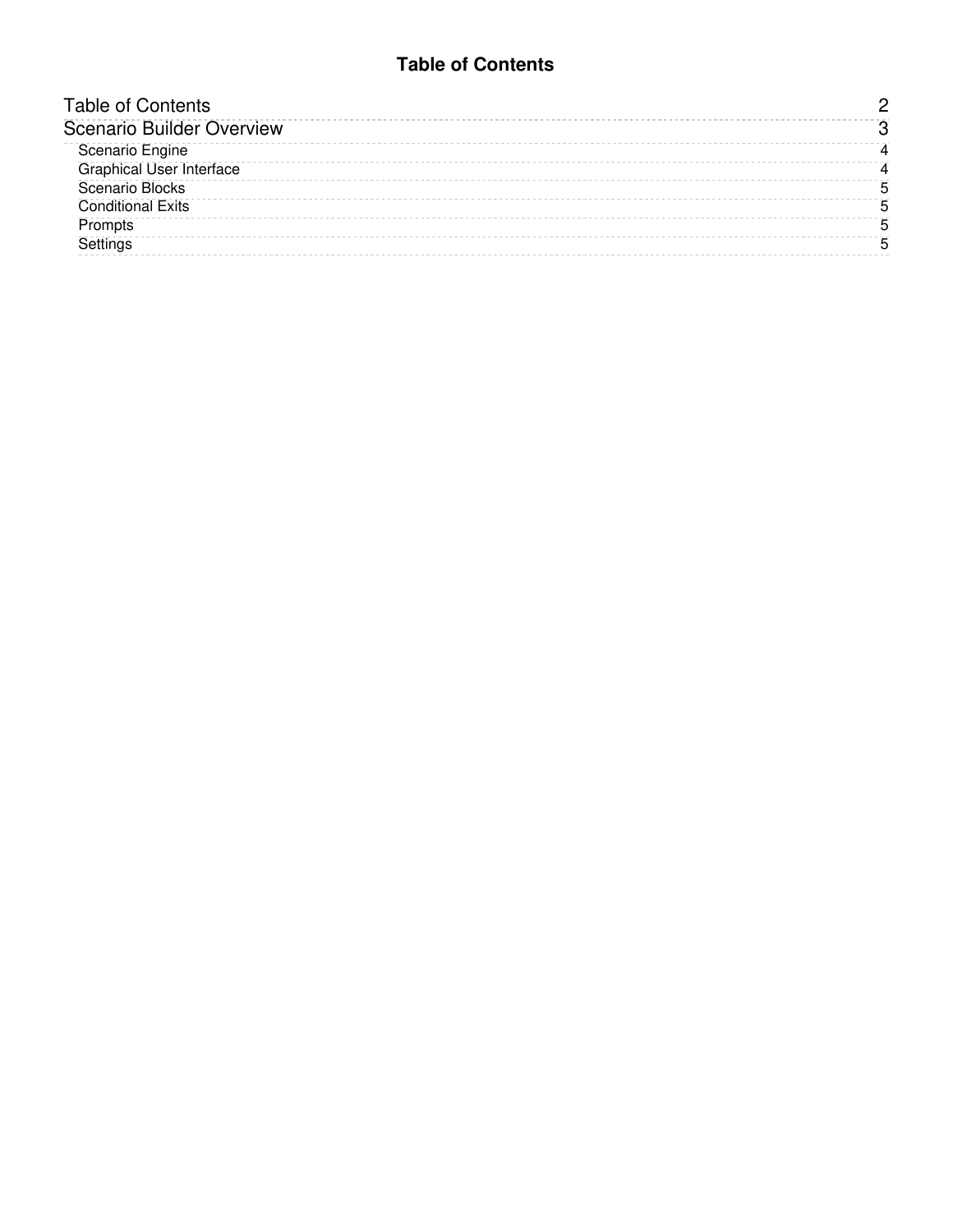- 1. REDIRECT [#topic\\_scenario-builder-reference-guide/reference/variablesandexpressions/variables](https://help.brightpattern.com/5.3:Scenario-builder-reference-guide/Exercises/HowtoCreateaBasicScenario/?action=html-localimages-export#topic_scenario-builder-reference-guide.2Freference.2Fvariablesandexpressions.2Fvariables)
- 1. REDIRECT [5.3:Scenario-builder-reference-guide/ScenarioBlocks/FindAgent](https://help.brightpattern.com/5.3:Scenario-builder-reference-guide/ScenarioBlocks/FindAgent)
- 1. REDIRECT [5.3:Scenario-builder-reference-guide/ScenarioBlocks/FindAgent](https://help.brightpattern.com/5.3:Scenario-builder-reference-guide/ScenarioBlocks/FindAgent)
- 1. REDIRECT [5.3:Scenario-builder-reference-guide/ScenarioBlocks/ConnectChat](https://help.brightpattern.com/5.3:Scenario-builder-reference-guide/ScenarioBlocks/ConnectChat)

1. REDIRECT [5.3:Scenario-builder-reference-guide/ScenarioBlocks/ConnectCall](https://help.brightpattern.com/5.3:Scenario-builder-reference-guide/ScenarioBlocks/ConnectCall)

# <span id="page-2-0"></span>**Scenario Builder Overview**

For every customer interaction that enters your contact center, Bright Pattern Contact Center software has to process that specific interaction to determine what to do with it (e.g., what prompts or announcements to apply, what resources to queue for, what music to play, or when to over-flow to alternate resources). The logic of such automated interaction processing is defined in a *scenario*. Execution of a scenario with respect to a specific interaction is triggered by a particular event, such as the arrival of a call at a specific access number, or the initiation of a chat session from a specific web page.

Scenarios are designed and edited in the Scenario Builder application. This application is launched from the Contact Center Administrator application when you add a new scenario or select an existing one for editing. For more information, see section [Scenarios](https://help.brightpattern.com/5.3:Scenario-builder-reference-guide/Exercises/HowtoCreateaBasicScenario/?action=html-localimages-export#topic_contact-center-administrator-guide.2Fscenariosoverview) Overview of the Bright Pattern *Contact Center Administrator Guide*.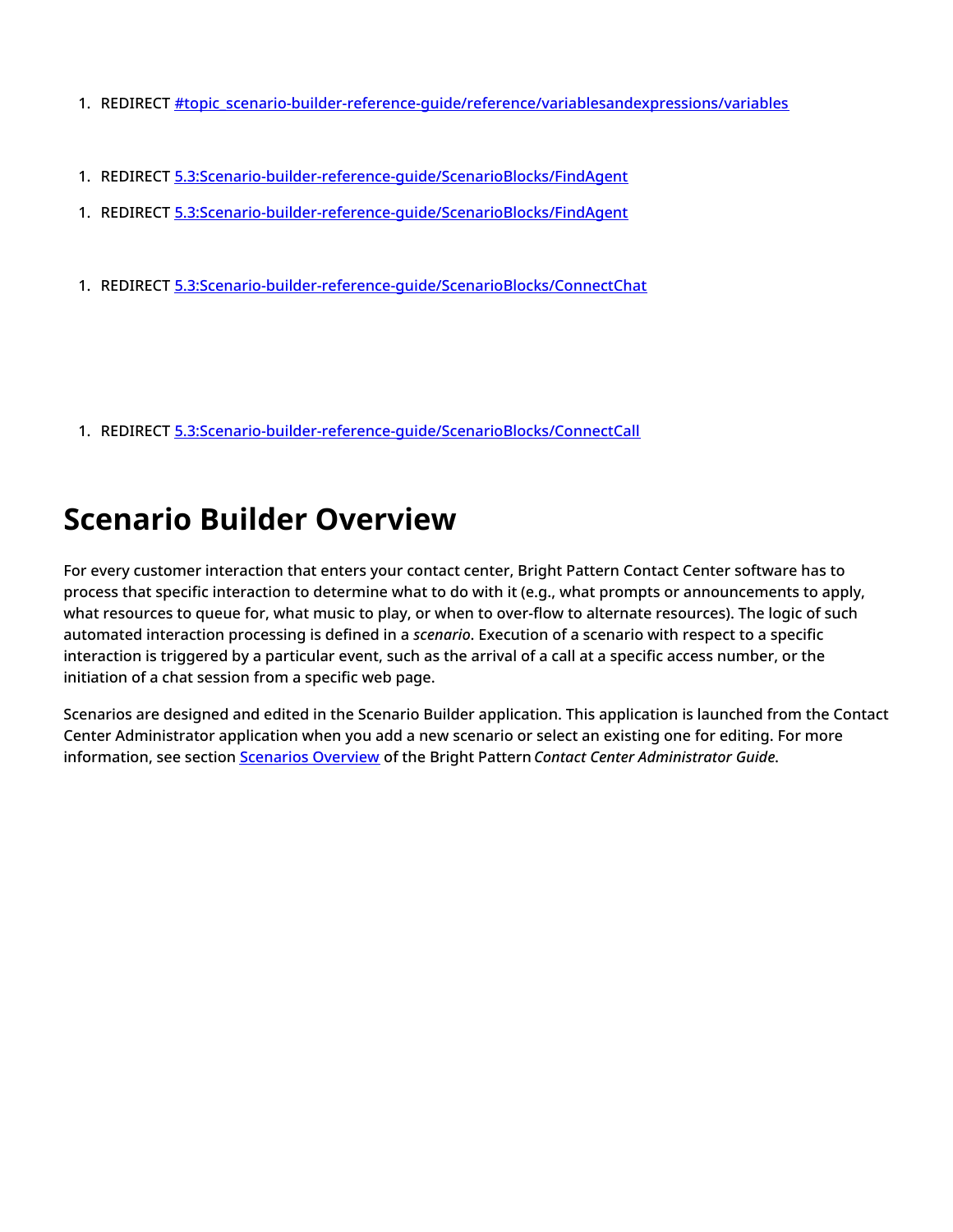| All Safe General Service Number                                                                                                                                                                                                          |                                                                                                                                                                                                                                                                                                                                                                                                                                                                                                                     |                                                                                                                                                                                                                                                                                                                                  |
|------------------------------------------------------------------------------------------------------------------------------------------------------------------------------------------------------------------------------------------|---------------------------------------------------------------------------------------------------------------------------------------------------------------------------------------------------------------------------------------------------------------------------------------------------------------------------------------------------------------------------------------------------------------------------------------------------------------------------------------------------------------------|----------------------------------------------------------------------------------------------------------------------------------------------------------------------------------------------------------------------------------------------------------------------------------------------------------------------------------|
| Show all<br>$\mathbf{u}_1$                                                                                                                                                                                                               | Clipboard<br>Cut Paste<br>Copy                                                                                                                                                                                                                                                                                                                                                                                                                                                                                      |                                                                                                                                                                                                                                                                                                                                  |
| Accept<br>Answer<br><b>THE</b><br><b>Collect Digits</b><br>Comment<br>c<br>Connect Call<br>여리<br>DB Execute<br>EMail<br>$\mathbb{R}$<br><b>Exception Handler</b><br><b>EXIL</b> Exit<br><b>S</b> Fetch URL<br>$\mathbf{Q}$<br>Find Agent | If "Working Hours Verificalton"<br>$\textcolor{red}{\rightarrow}$ $\Box$ Outside Working Hours<br>Play Prompt "Outside Working Hours"<br><b>EXIT</b> Exit<br>Play Prompt "Greeting"<br>4<br>$\binom{50}{10}$ Request Skill or Service "Language = English"<br>『い<br>Menu "Language Menu"<br>+ ⊟ 1<br>Request Skill or Service "Language = English"<br>Set Prompt Language "English - United States"<br>$\rightarrow$ E 2<br>Request Skill or Service "Language = Spanish"<br>Set Prompt Language "Spanish - Mexico" | lf<br>Allows branching scenario on conditions. Can have a number of conditions with associated<br>branches.<br>Working Hours Verificalton<br>Title text:<br>Add branch<br>Outside Working Hours<br>Exit label: Outside Working Hours<br>The current date and time is not in hours of operation<br><b>Add Condition add block</b> |
| <b>Get Next Record</b><br>8目<br><b>Get Statistics</b><br>al.<br>Get user configuration<br>Goto.<br><b>Prompts</b>                                                                                                                        | Menu "Service Menu"<br>→ ⊟ 1<br>Request Skill or Service "Services = Sales Service"<br>Goto "Find Agent"<br>Cancel<br>Save As<br>Save                                                                                                                                                                                                                                                                                                                                                                               | powered by Bright Pattern                                                                                                                                                                                                                                                                                                        |

Scenario Builder

# <span id="page-3-0"></span>**Scenario Engine**

The Scenario Engine is the component of Bright Pattern Contact Center software that executes your scenarios. Starting from version 5.0, should scenario failover occur (i.e., the Scenario Engine fails while processing a [Voice](https://help.brightpattern.com/5.3:Scenario-builder-reference-guide/Exercises/HowtoCreateaBasicScenario/?action=html-localimages-export#topic_contact-center-administrator-guide.2Fvoice) scenario), the scenario will be transferred to a backup Scenario Engine; this will restart the scenario from the last executed block and prevent active, connected calls from being disconnected.

The following are some examples of what can occur at various stages of scenario failover:

- If scenario was on [Interactive](https://help.brightpattern.com/5.3:Contact-center-administrator-guide/Glossary#Interactive_Voice_Response) Voice Response (IVR) stage, the current IVR block will run again. For example, if a scenario is on the [Collect](https://help.brightpattern.com/5.3:Scenario-builder-reference-guide/Exercises/HowtoCreateaBasicScenario/?action=html-localimages-export#topic_scenario-builder-reference-guide.2Fcollectdigits) Digits block, all entered digits will be lost and the greeting prompt will be played again. If the same scenario has a second call leg (is on the [Connect](https://help.brightpattern.com/5.3:Scenario-builder-reference-guide/Exercises/HowtoCreateaBasicScenario/?action=html-localimages-export#topic_scenario-builder-reference-guide.2Fconnectcall) Call block), the second leg is immediately disconnected and the Connect Call block again starts to dial to the destination.
- If a scenario failover occurs, calls waiting in the queue (i.e., the Find [Agent](https://help.brightpattern.com/5.3:Scenario-builder-reference-guide/Exercises/HowtoCreateaBasicScenario/?action=html-localimages-export#topic_scenario-builder-reference-guide.2Ffindagent) block) will be immediately queued again by new Scenario Engine using the skill requirements collected by original scenario.
- Pending scenario blocks (i.e., ringing, dialing, transfers in progress) may be lost.

**Note**: Real-time statistics are incrementially affected by scenario failovers in some instances. For example, for [queued](https://help.brightpattern.com/5.3:Reporting-reference-guide/AllMetrics#Inbound_Calls_Queued_for_the_Day_.28IN_Queued.29) calls, one inbound call will increase statistic value by two (e.g., the first time when it was queued by original Scenario Engine, the second time when it was switched over to new Scenario Engine).

### <span id="page-3-1"></span>**Graphical User Interface**

Scenario Builder incorporates a graphical user interface (GUI) with which you can visually connect a sequence of functional blocks, thus building your scenario. These blocks are known as *scenario blocks*. Scenarios are created using a flowchart format that represents the sequence of interaction processing steps in the scenario. Different scenario blocks perform different functions, such as playing prompts, collecting digits, or looking for available agents.